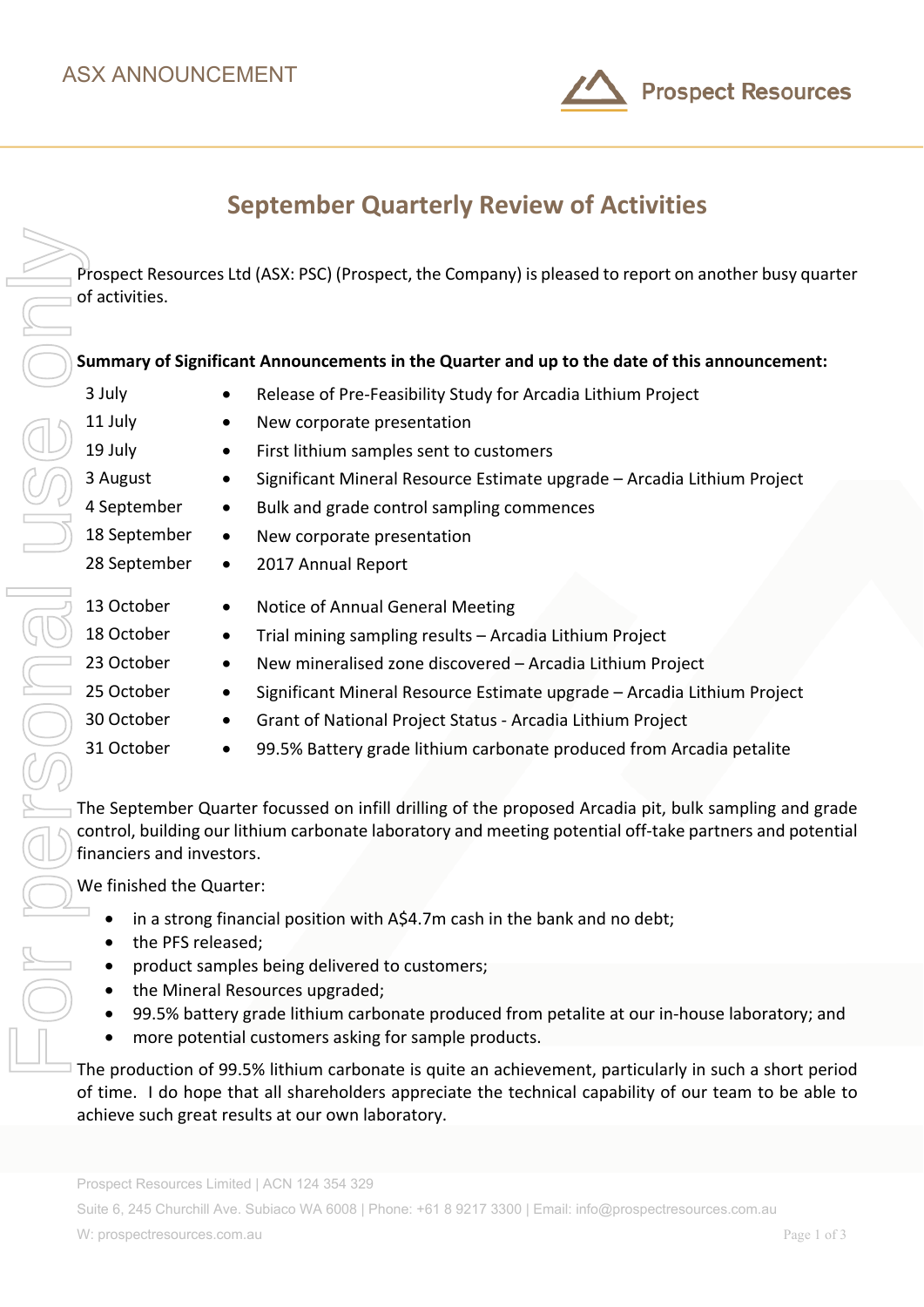

The results from the laboratory scale lithium carbonate are being fed through to the pilot plant design which is expected to be ready for production in late December, giving the Company and potential offtakers valuable knowledge on how to optimise the lithium carbonate process from the Arcadia petalite concentrates.

In addition, we would like to highlight the fact that we are gearing up our laboratory for the mining and processing phase, with technical staff being identified, evaluated and trained. These skills will be critical to optimise both grade control and plant recoveries.

As a company, we are also delighted with the success of the phase 5 drilling regime. Not only did we achieve our aim of upgrading our MRE significantly, but we also discovered a new mineralised zone, now named the Basal pegmatite. This information, along with several thousand additional XRD samples currently being analysed will allow the geological model to be further refined. This in turn is expected to lead to an updated PFS model for the concentrates plant.

# **Other Activities**

## **Farming – Arcadia Surface Rights**

Prospect's first maize crop covering some 80 hectares was harvested during the Quarter. This project forms part of Prospect's ongoing commitment to local stakeholders and communities. These farming operations are expected to provide an additional source of employment within the region and a small source of income to Prospect.

With the imminent arrival of the rains in Zimbabwe the Agricultural section at Arcadia is hard at work with land preparation in anticipation of planting a mixed Maize (corn) and Soya bean crops with a small hectarage of potatoes planned.

# **Option over Good Days Lithium Project**

During the Quarter, the option over the Good Days Lithium Project expired. We continue to work with the vendors to extend this option. Exploration results to date have been encouraging, but further work is required. We continue to carry out low level exploration, with the permission of the vendors whilst we discuss a potential extension to the option term.

Prospect Resources Limited | ACN 124 354 329

Suite 6, 245 Churchill Ave. Subiaco WA 6008 | Phone: +61 8 9217 3300 | Email: info@prospectresources.com.au